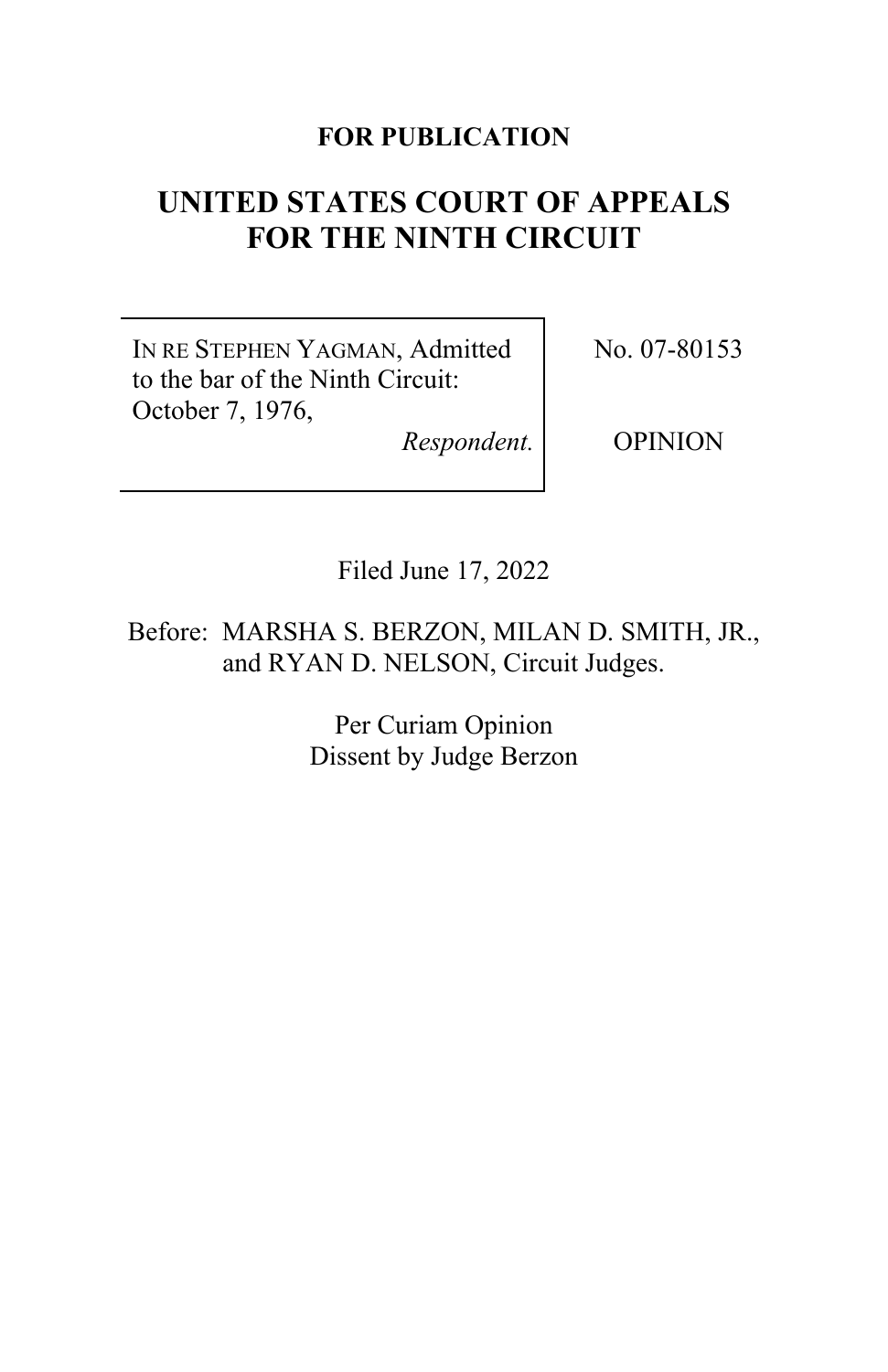# **SUMMARY[\\*](#page-1-0)**

#### **Attorney Reinstatement**

The panel denied without prejudice the request of Stephen Yagman for reinstatement to the bar of the Ninth Circuit following his readmission to the State Bar of California.

In 2008, Yagman was ordered suspended from practice before this court based on the State Bar of California's suspension following his federal conviction. He was permitted to file a petition for reinstatement if he were reinstated to practice law in California. Yagman was reinstated to practice law in California, but the panel held that he failed to meet his burden to justify reinstatement before this court because he was still disbarred from practice before the New York State Bar. The panel held that an attorney cannot justify reinstatement while he or she is currently suspended or disbarred in another jurisdiction, provided that the other jurisdiction had independent, nonreciprocal reasons for imposing discipline. Here, New York independently determined that Yagman's federal felony conviction constituted grounds for automatic disbarment under its precedent.

Dissenting, Judge Berzon wrote that she would defer to the considered conclusion of California and grant Yagman's motion for reinstatement to the bar of the Ninth Circuit because no rule of this court provided that it was not enough for Yagman to show that he was reinstated to the California

<span id="page-1-0"></span>**<sup>\*</sup>** This summary constitutes no part of the opinion of the court. It has been prepared by court staff for the convenience of the reader.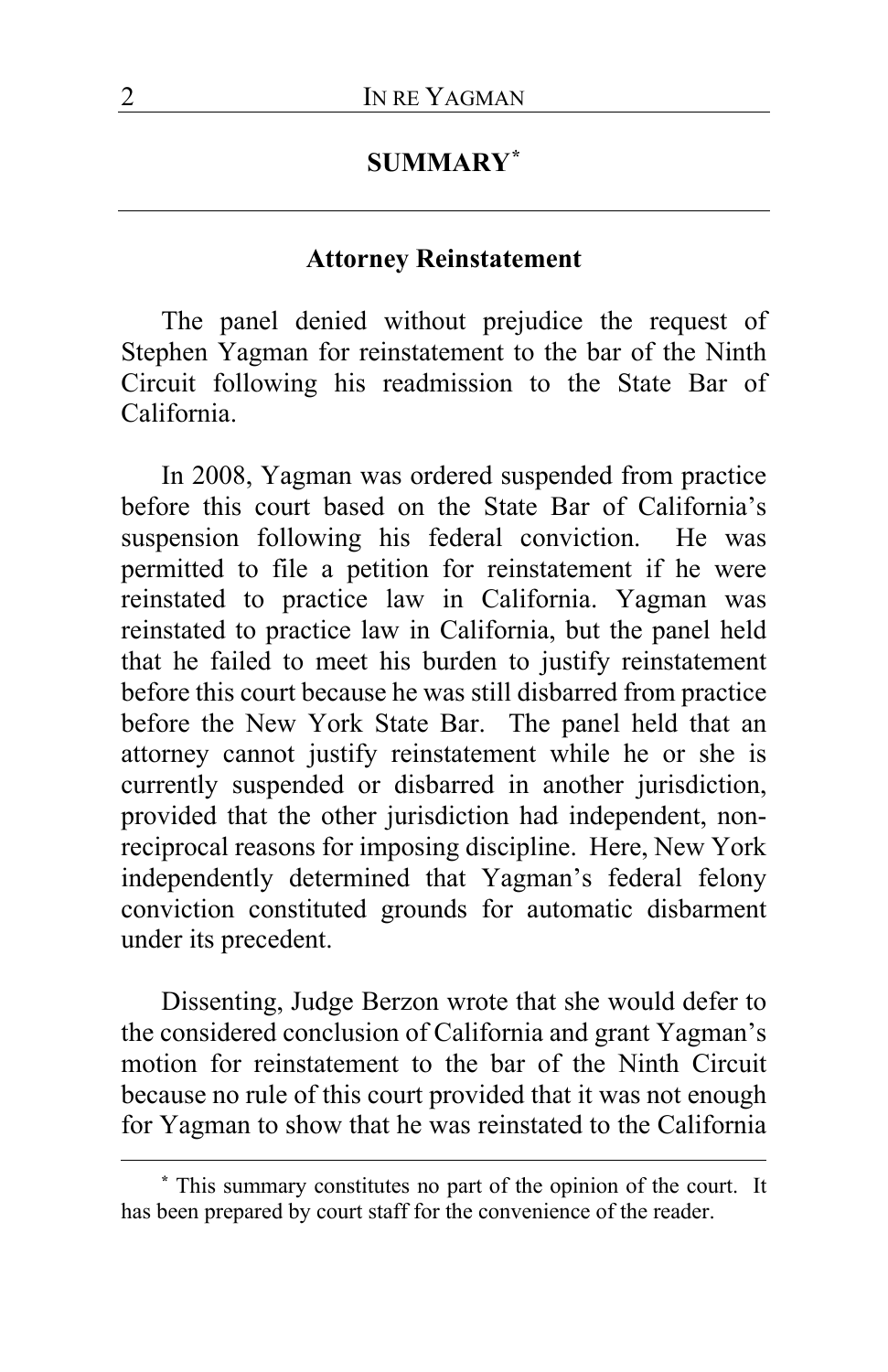bar when he remained disbarred from practicing law in New York, and Judge Berzon saw no reason for the panel in its discretion to require Yagman to demonstrate reinstatement in New York before being reinstated to the Ninth Circuit bar.

#### **COUNSEL**

Stephen Yagman, Yagman & Reichmann LLC, Venice Beach, California, pro se Respondent.

Merri A. Baldwin, Rogers Joseph O'Donnell, San Francisco, California, Amicus Curiae Counsel.

#### **OPINION**

PER CURIAM:

Stephen Yagman seeks reinstatement to the bar of our court following his readmission to the State Bar of California. In 2007, Yagman was convicted of multiple felonies for evading federal income taxes, bankruptcy fraud, and money laundering. He was subsequently suspended and/or disbarred in multiple jurisdictions, including ours. Yagman is still disbarred from practice before the New York State Bar. He therefore fails to meet his burden to justify reinstatement to the bar of our court. *See* 9th Cir. R. 46-2(h); *In re Girardi*, 611 F.3d 1027, 1039 (9th Cir. 2010). We deny Yagman's motion for reinstatement without prejudice to his reapplying if he is reinstated to practice before the New York State Bar.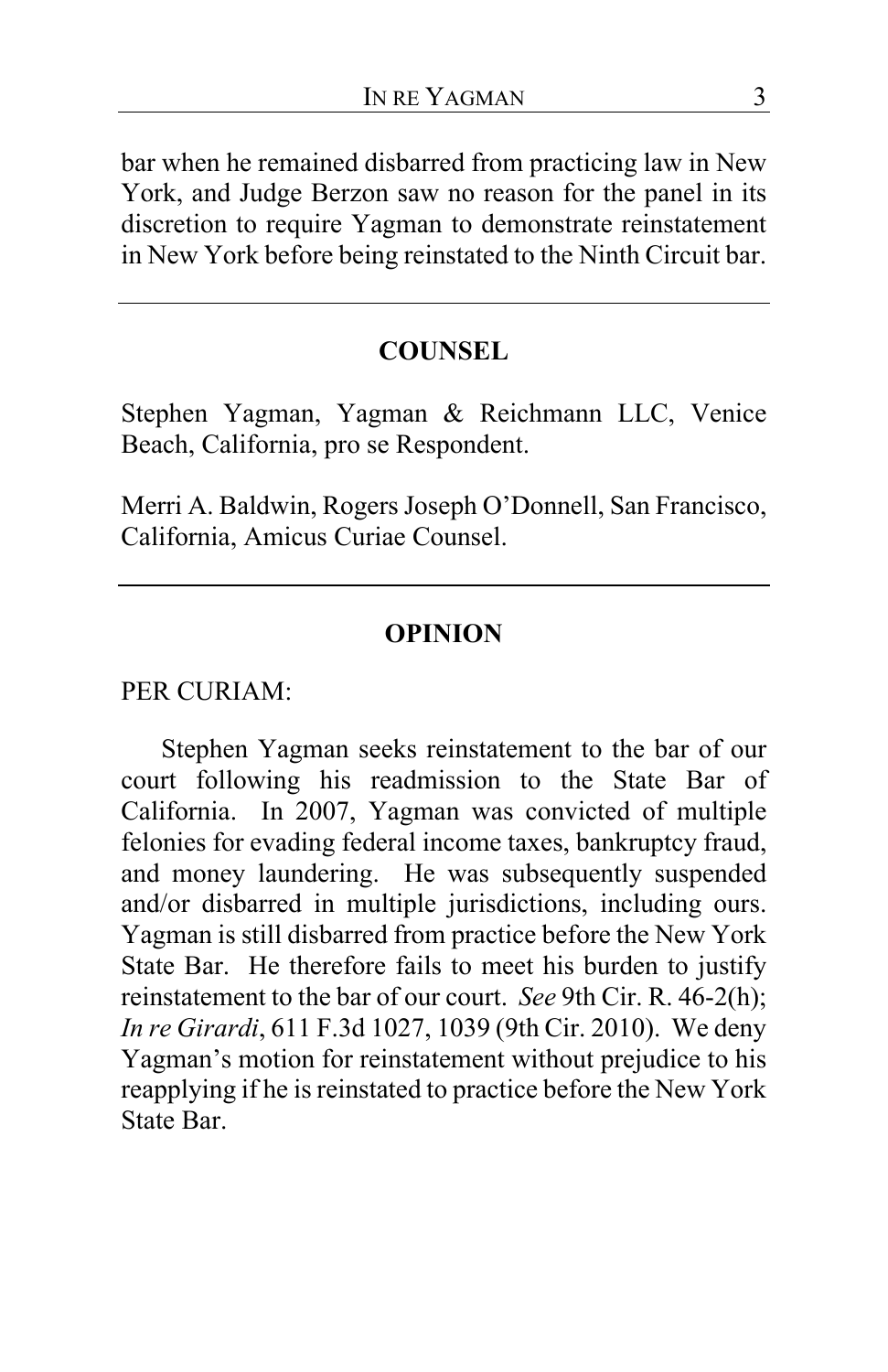#### **FACTUAL AND PROCEDURAL BACKGROUND**

The present motion concerns Yagman's most recent suspension, stemming from a 2007 federal criminal conviction based on his financial crimes. However, 2007 was not the first time Yagman was suspended from practicing law. In 1989, he was suspended for six months in California for seeking an unconscionable fee and for improperly pressuring a client not to settle. *Matter of Yagman*, 3 Cal. State Bar Ct. Rptr. 788, 806 (1997). In 1998, Yagman was again suspended for a year for charging clients an unconscionable fee by taking both a contingency fee percentage and court-awarded fees, among other related misconduct. *See id*. at 806–07, 810–12.**[1](#page-3-0)**

### **I. Federal Criminal Conviction**

In 2006, Yagman was indicted in federal court on several counts, including one count of attempting to evade federal income taxes, 26 U.S.C. § 7201, one count of bankruptcy fraud, 18 U.S.C. §157, and seventeen counts of money laundering, 18 U.S.C. § 1957. On June 22, 2007, following a 20-day trial, a jury returned a guilty verdict on all counts. *See United States v. Yagman*, No. 06-cr-00227 (C.D. Cal.

<span id="page-3-0"></span>**<sup>1</sup>** Yagman had four other disciplinary charges filed against him in the State Bar Court of California that did not result in disciplinary action. *See* SBC No. 84-O-00141; SBC No. 84-O-00241; SBC No. 84-O-00323; SBC No. 91-O-03890. Charges are brought by the Office of Chief Trial Counsel after investigation to see if discipline is warranted. *But see*, California State Auditor, *The State Bar of California's Attorney Discipline Process: Weak Policies Limit Its Ability to Protect the Public From Attorney Misconduct* (April 2022), https://www.auditor.ca.gov/ pdfs/reports/2022-030.pdf. Attorneys are presumed innocent until the charges are proven.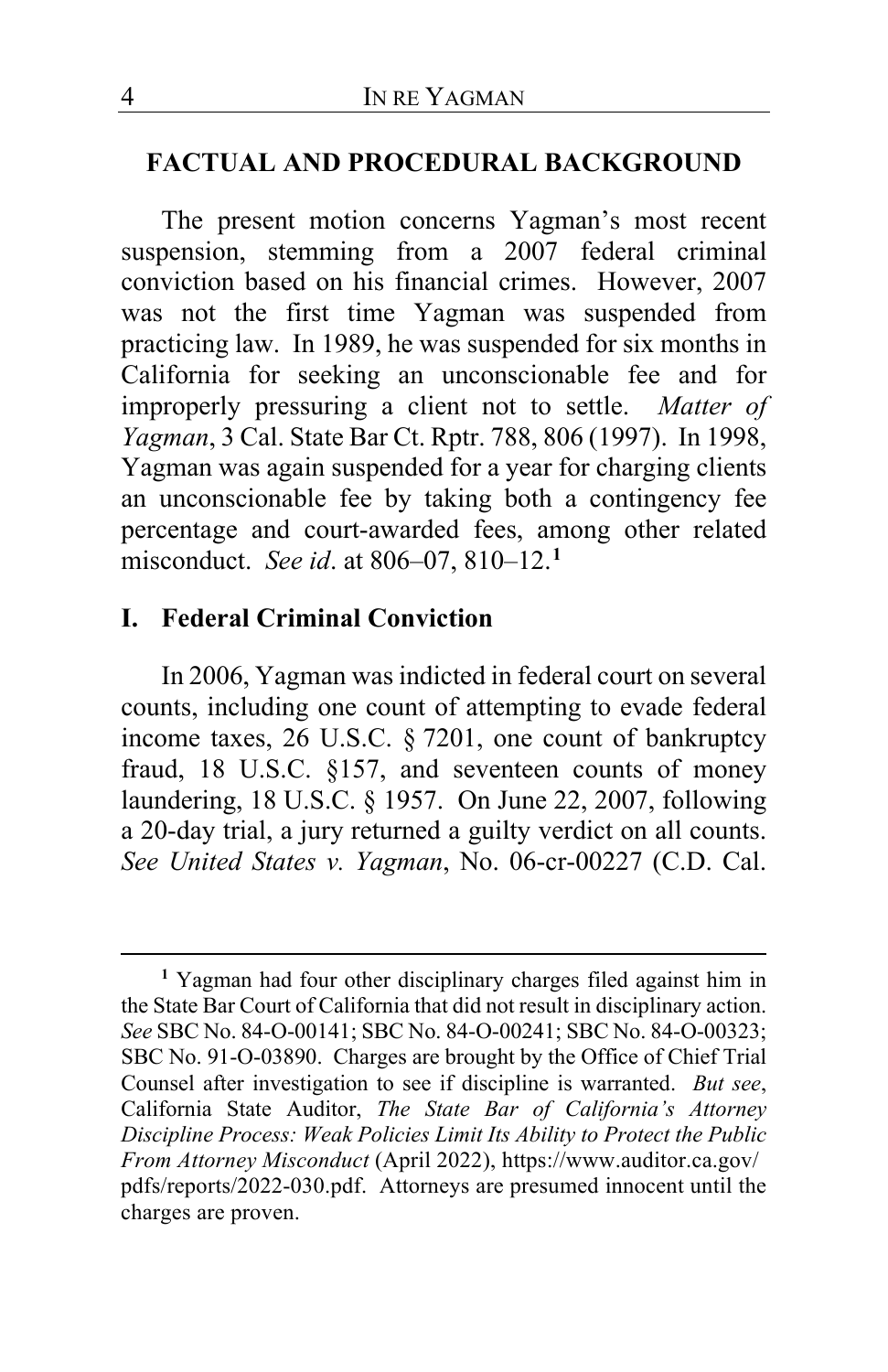June 22, 2007), Dkt. No. 425.**[2](#page-4-0)** The evidence at trial established that Yagman concealed assets to avoid paying his personal and law firm business taxes, defrauded the Internal Revenue Service and other creditors, and committed multiple counts of money laundering by submitting false bankruptcy schedules. *See In the Disciplinary Matter of Stephen Yagman*, No. 07-mc-00119 (C.D. Cal. Dec. 27, 2007), Dkt. No. 4 at 4–5. Yagman was sentenced to three years in prison and two years of supervised release. Judgment and Commitment, *Yagman*, No. 06-cr-00227, Dkt. No. 541. We upheld Yagman's conviction on September 11, 2009. *See United States v. Yagman*, 345 Fed. App'x 312, 313 (9th Cir. 2009).

## **II. State and Federal Court Suspensions**

Following Yagman's conviction, the State Bar of California placed Yagman on interim suspension, effective August 23, 2007, pending final disposition of the criminal proceedings. Order, No. 06-C-13000 (Cal. State Bar Rev. Dep't., July 20, 2007). We were notified of Yagman's California interim suspension on September 7, 2007. We then ordered Yagman to show cause why he should not be "disciplined, suspended, or disbarred" due to (1) "his interim suspension from practice by the California State Bar Court," and (2) "for conduct unbecoming a member of this court's bar as evidenced by his felony conviction in the United States District Court for the Central District of California."**[3](#page-4-1)**

<span id="page-4-0"></span>**<sup>2</sup>** The district court later acquitted Yagman on six of the money laundering counts. *See id.* Dkt. No. 474.

<span id="page-4-1"></span>**<sup>3</sup>** Although our initial show-cause order only identified the California suspension as a basis for discipline, we soon amended the show-cause order to include Yagman's felony conviction as an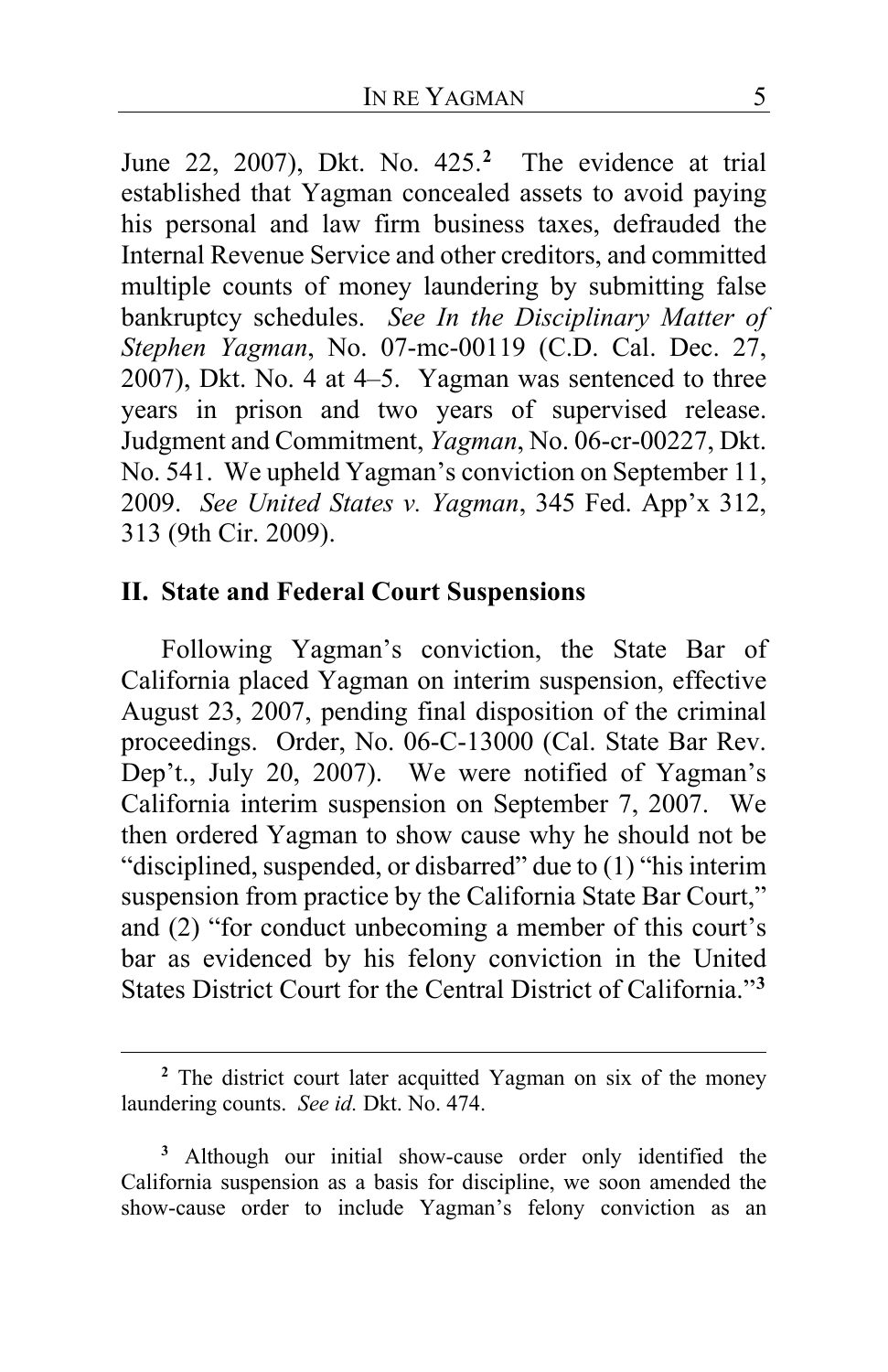Yagman requested a hearing in our court, and then asked for and received several extensions in order to permit him to substantively respond to the order to show cause. Yagman's counsel later informed us that if Yagman was not released on bail in his criminal case that he would withdraw his opposition to the suspension and that no hearing would be required. Yagman was not released on bail, and his opposition to the suspension imposed was withdrawn. Yagman failed to respond to orders from our court requiring him to file certain status reports. He also failed to file any objection to the Appellate Commissioner's recommendation that Yagman be suspended from practice before our court based on the State Bar of California's suspension. Therefore, on June 12, 2008, we ordered Yagman suspended indefinitely from the practice of law before our circuit and permitted him to file a petition for reinstatement if he were reinstated to practice law in California.

Although Yagman did not participate in our disciplinary procedures, he did actively fight his suspension in the U.S. District Court for the Central District of California. On September 18, 2007, the Central District of California also issued an order to show cause why Yagman should not be suspended based on the California suspension and his criminal convictions. *In the Disciplinary Matter of Stephen Yagman*, 07-mc-00119 (C.D. Cal. 2007), Dkt. Nos. 1, 3. Yagman responded to the Central District's order to show case and attended a hearing on December 19, 2007. *See Matter of Yagman*, No. 11-mc-25, 2011 WL 13196273, at \*2 (C.D. Cal. June 28, 2011).

additional and independent reason for potential suspension or disbarment.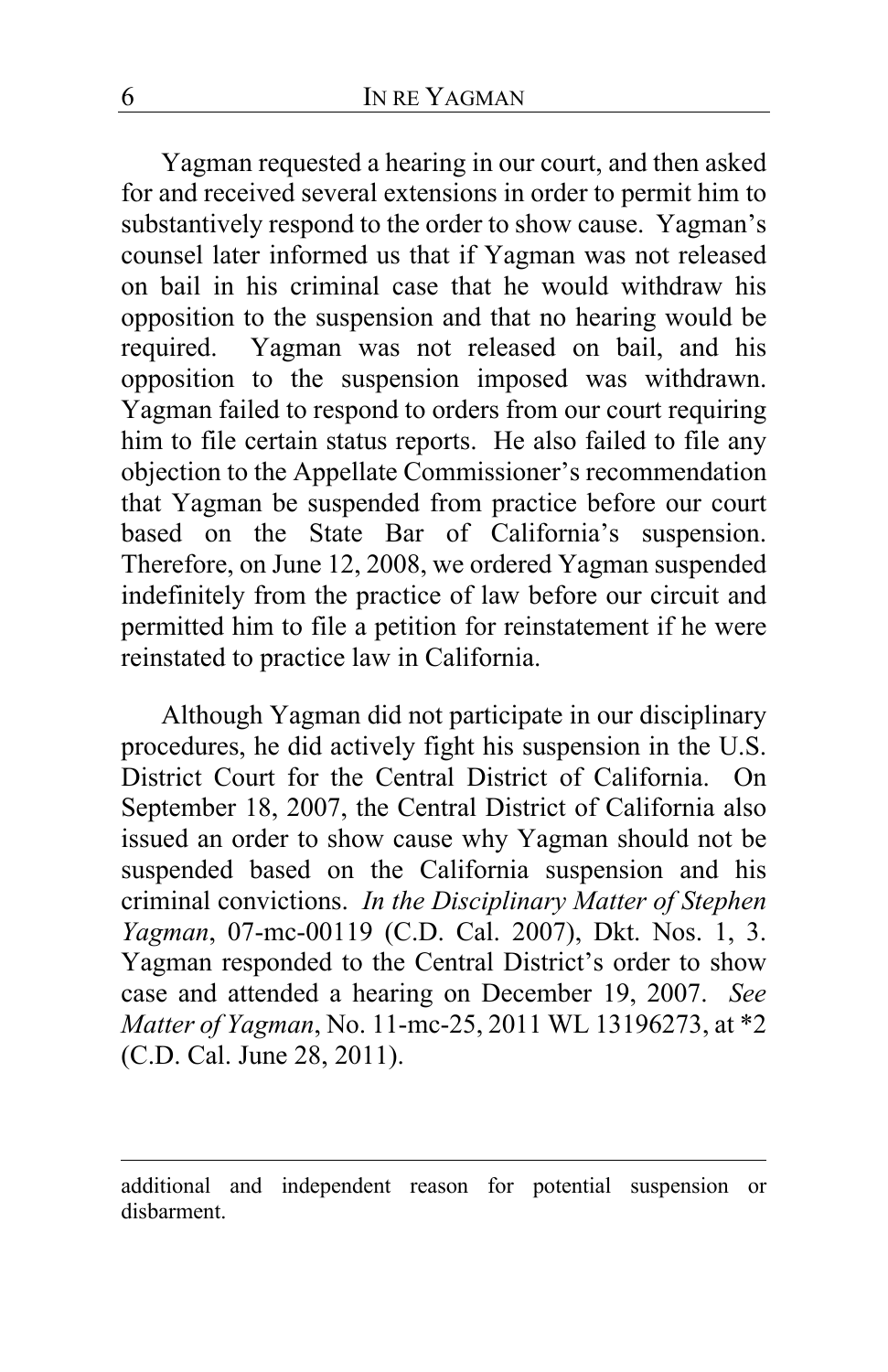On December 27, 2007, Judge Stephen Wilson—who had presided over Yagman's criminal jury trial—ordered that Yagman be suspended from the practice of law in the Central District of California, noting that Yagman's criminal convictions "involved serious charges of fraud and deceit." *In the Disciplinary Matter of Stephen Yagman*, 07-mc-00119 (C.D. Cal. 2007), Dkt. No. 4 at 4. Yagman was suspended based on his criminal conviction alone. *Id.* The district court explicitly noted that it did not reach the question of whether Yagman should be reciprocally suspended because of the California suspension. *Id.* Judge Wilson also found that the jury, in order to convict Yagman, "must have rejected his testimony at trial and therefore concluded that he lied under oath. The Court, having heard Mr. Yagman's testimony, concurs in this determination. This act alone, independent of any conviction, has been regarded as sufficient for a district court to disbar, let alone suspend, an attorney." *Id.* at 6.

## **III. State and Federal Court Disbarments**

On January 15, 2009, the New York State Bar disbarred Yagman. *Matter of Yagman*, 61 A.D.3d 30 (N.Y. App. Div. 2009) (per curiam). The New York court that heard Yagman's case determined that Yagman's federal felony conviction triggered automatic disbarment under state law. *Id.* at 31–32. Yagman never informed us that he had been disbarred by the New York State Bar.

On August 20, 2010, approximately eight months after New York disbarred Yagman, the State Bar of California moved to disbar Yagman on the basis of his federal conviction. Amended Recommendation of Summary Disbarment, No. 06-C-13000 (Cal. State Bar Rev. Dep't Aug. 20, 2010). On November 22, 2010, the California Supreme Court adopted the State Bar's recommendation and summarily disbarred Yagman. Order, No. S186152 (Cal.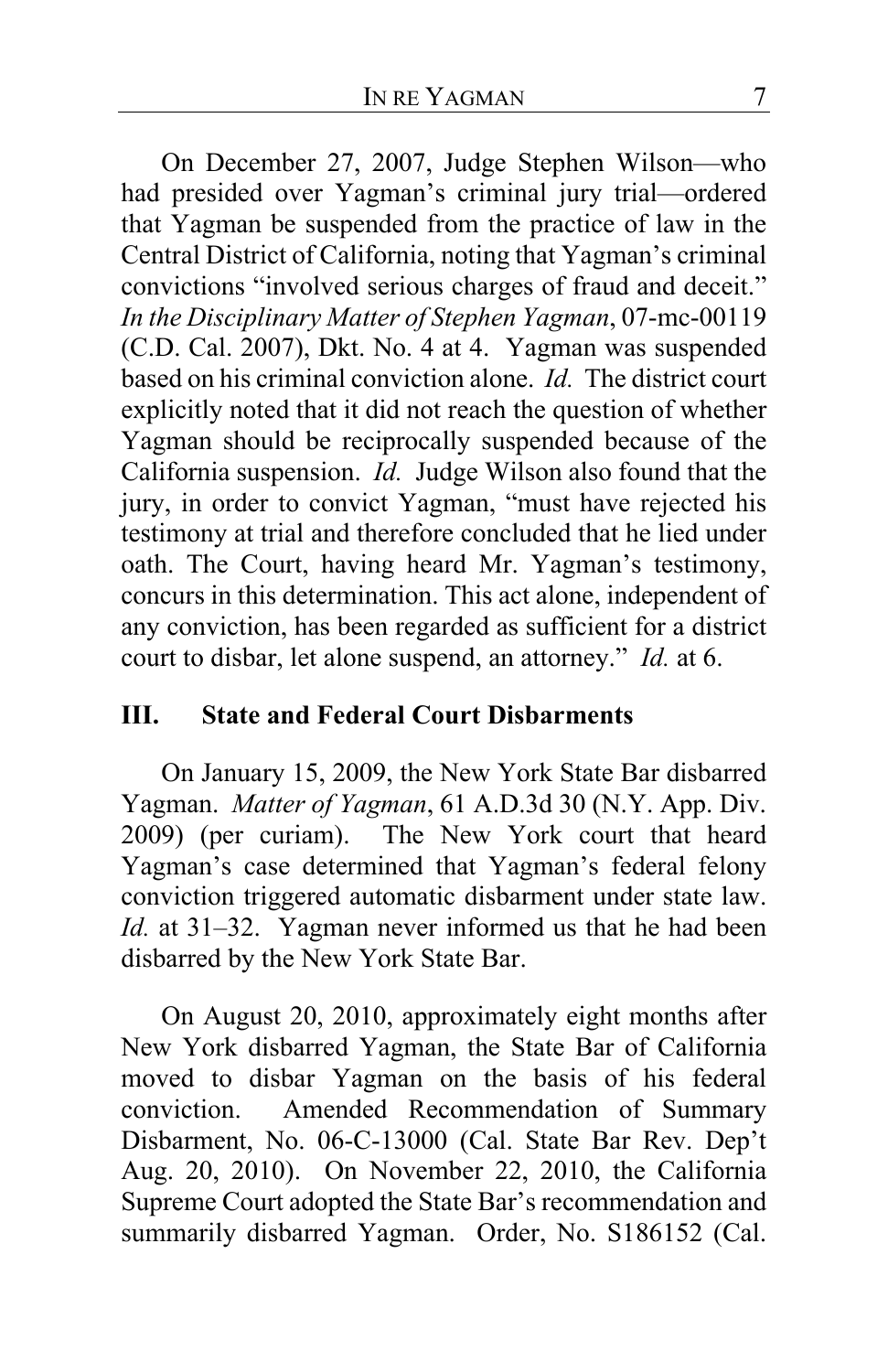Sup. Ct. Nov. 22, 2010). Yagman did not inform our court that he had been disbarred by the State Bar of California.

The Central District of California reciprocally disbarred Yagman on June 28, 2011, after receiving notice of the California disbarment. *See Matter of Yagman*, No. 11-mc-00025, 2011 WL 13196273, at \*5 (C.D. Cal. June 28, 2011). Yagman appealed the reciprocal disbarment, and we affirmed. *See In re Yagman*, 473 F. App'x 800, 801 (9th Cir. 2012).

# **IV.Yagman's 2012 Motions for Reconsideration**

In 2012, Yagman moved twice for reconsideration of our order suspending him from the practice of law in our court. He argued that the conviction upon which he was disbarred in California (bankruptcy fraud) was not the basis of his original California state bar suspension (money laundering and tax evasion). Yagman claimed that our court reciprocally suspended him because of California's suspension, and that this basis was now improper because the eventual disbarment was based on his bankruptcy fraud. Yagman contended that "[i]t is legally inappropriate, arbitrary and capricious, for this Court to continue to impose discipline on respondent when there is no factual or legal predicate for such discipline." At the time Yagman claimed there was "no factual or legal predicate" for his continued discipline, he had been disbarred from practicing law in California and New York, and before the Central District of California, and our court had already affirmed his criminal conviction.

We denied Yagman's 2012 motions as untimely and did not address the substance of his underlying arguments. However, Yagman presented the same argument to the Central District of California as he did to our court. The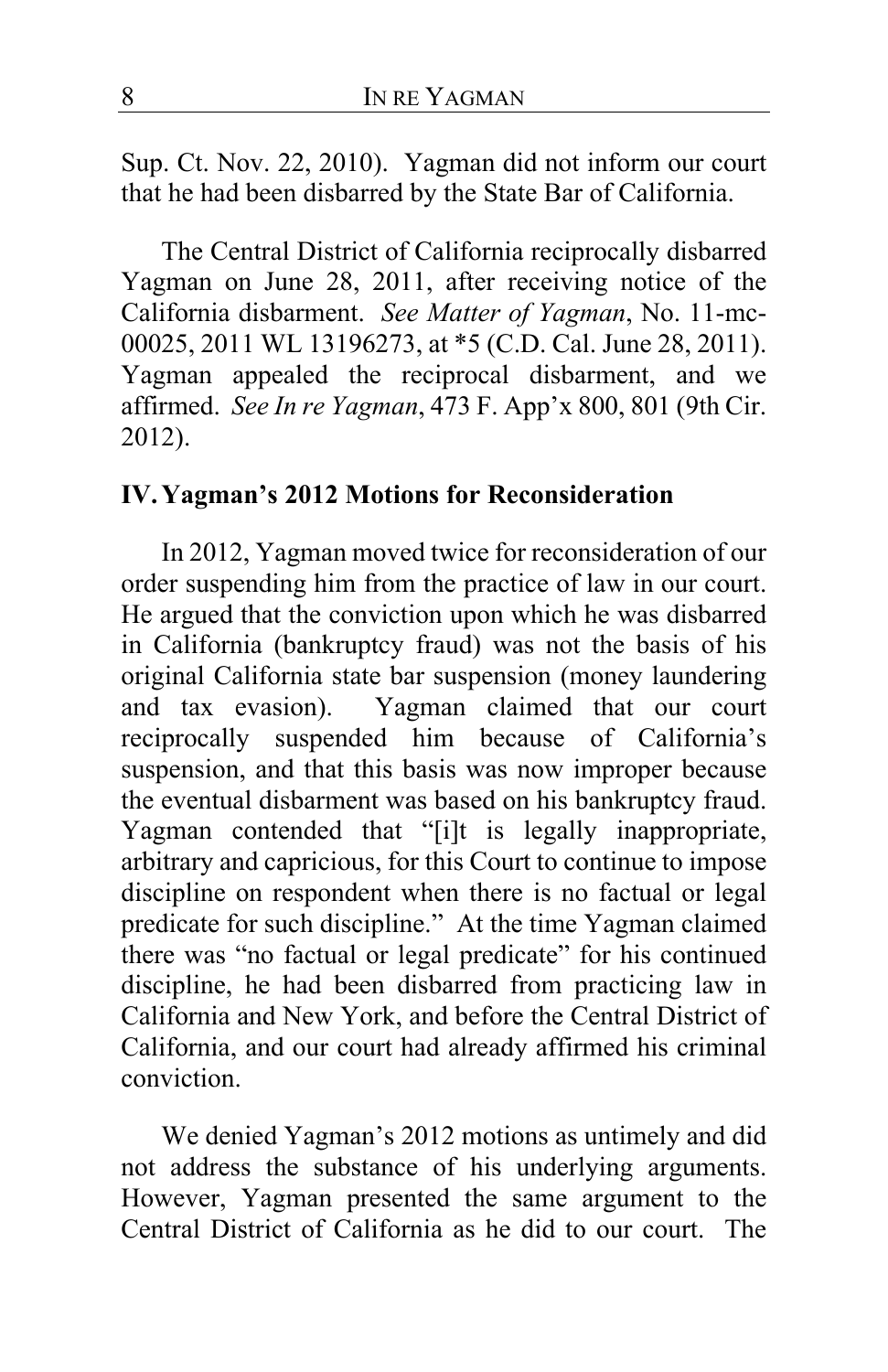district court rejected Yagman's argument, finding that it rested "on an incorrect reading of the State Bar record. Respondent's disbarment was based on his convictions for tax evasion and money laundering, as well as for bankruptcy fraud." *Matter of Yagman*, No. 11-mc-00025 ABC, 2011 WL 13196273, at \*4 (C.D. Cal. June 28, 2011). We affirmed the district court's decision, holding that "Yagman's guilt is ... final and may not be collaterally attacked in a disciplinary proceeding." *In re Yagman*, 473 F. App'x 800, 801 (9th Cir. 2012).

# **V. Yagman's Reinstatement to the California Bar**

Yagman petitioned the California State Bar Court for reinstatement in late 2019. Petition for Reinstatement, No. SBC-19-R-30724 (State Bar Ct. Hearing Dep't. Dec. 30, 2019). In that petition, Yagman admitted to committing the underlying criminal conduct that led to his disbarment and acknowledged that his conduct was wrong. The Office of Chief Trial Counsel of the State Bar opposed Yagman's reinstatement arguing that Yagman had not met his heavy burden to establish rehabilitation. *See* Opp'n to Petition for Reinstatement, No. SBC-19-R-30724 (State Bar Ct. Hearing Dep't. June 8, 2020).

The State Bar of California held a multi-day hearing and issued a written decision recommending that Yagman be reinstated to practice law in California. Ultimately, the State Bar determined that Petitioner had "met his heavy burden for reinstatement" by showing "evidence of rehabilitation in light of the moral shortcomings that previously resulted in discipline." No. SBC-19-R-30724 (State Bar Ct. Hearing Dep't. Jan. 29, 2021). On May 26, 2021, the Supreme Court of California reinstated Yagman. *In re Stephen Yagman on Reinstatement*, No. S267842 (Cal. May 26, 2021).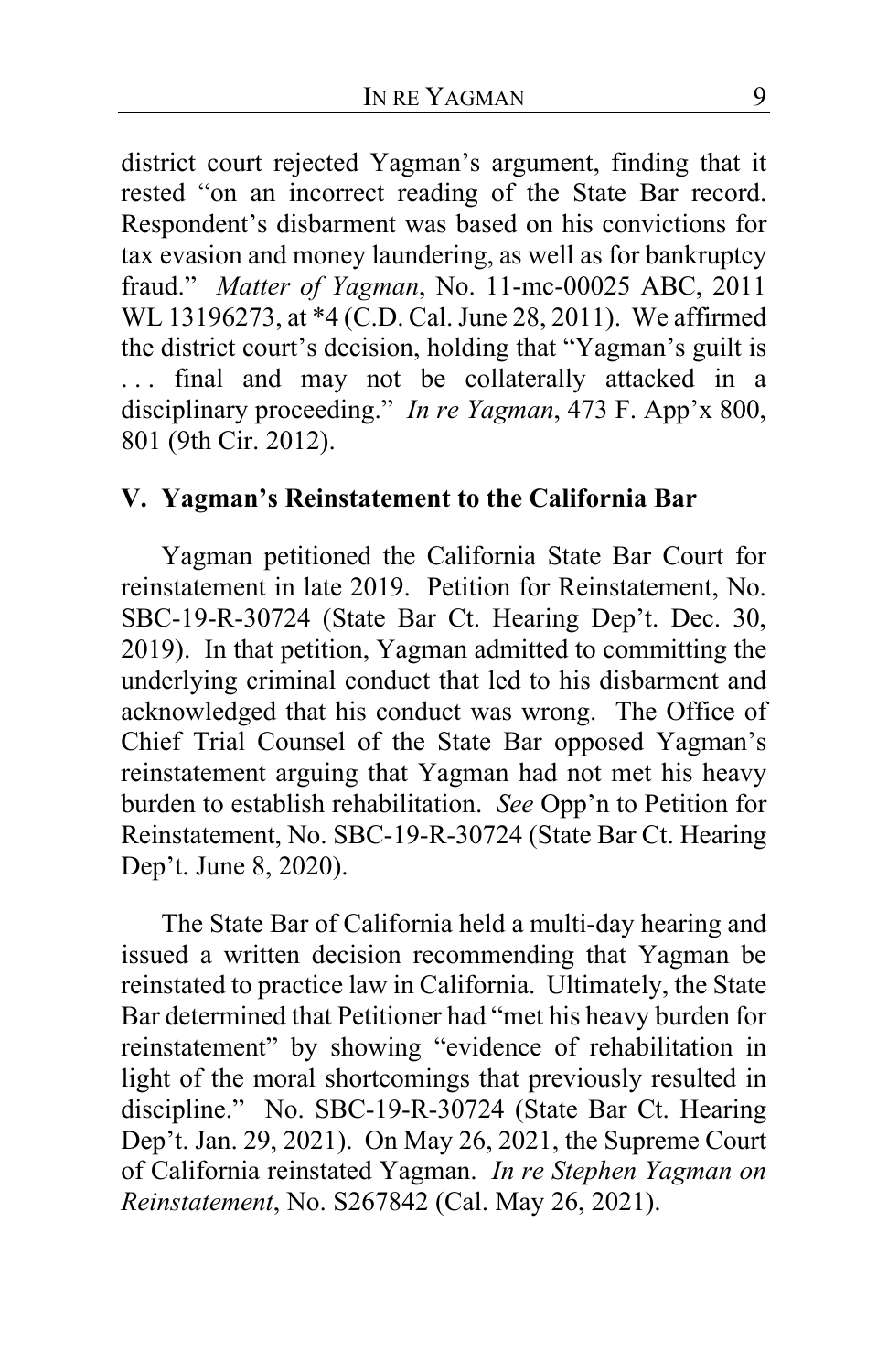### **VI.The Present Motion for Reinstatement**

On June 4, 2021, Yagman filed a motion for reinstatement to practice law before our court. Motions for reinstatement require "a concise statement of the circumstances of the disciplinary proceedings, the discipline imposed by this Court, and the grounds that justify reinstatement of the attorney." 9th Cir. R. 46-2(h). Yagman's three-sentence motion was deficient, as it did not provide any statement regarding the "circumstances of the disciplinary proceedings" or the "discipline imposed by this Court." Moreover, given the serious nature of Yagman's crimes and his prior disciplinary history, we determined that the appointment of pro bono counsel Merri A. Baldwin as amicus curiae would benefit us in evaluating whether Yagman's petition adequately demonstrated "grounds that justify reinstatement."

We requested simultaneous briefing from Amicus Baldwin and Yagman to address: (1) what standard governs petitions for reinstatement to the Ninth Circuit Bar; and (2) how the reinstatement standard should be applied in this case. In her amicus brief, Ms. Baldwin recommended that when an attorney is suspended or disbarred based upon discipline in another forum, we should afford that forum's reinstatement decision similar deference that we extend to the original disciplinary decision. She also reviewed the California State Bar Court's decision to reinstate Yagman and recommended that we give it deference because it is carefully considered and well supported.

Yagman also submitted a brief, this time laying out several arguments for why he should be reinstated. Surprisingly, Yagman chose to rely predominantly on the fact that our court reciprocally suspended him instead of disbarring him. This argument is not well-taken and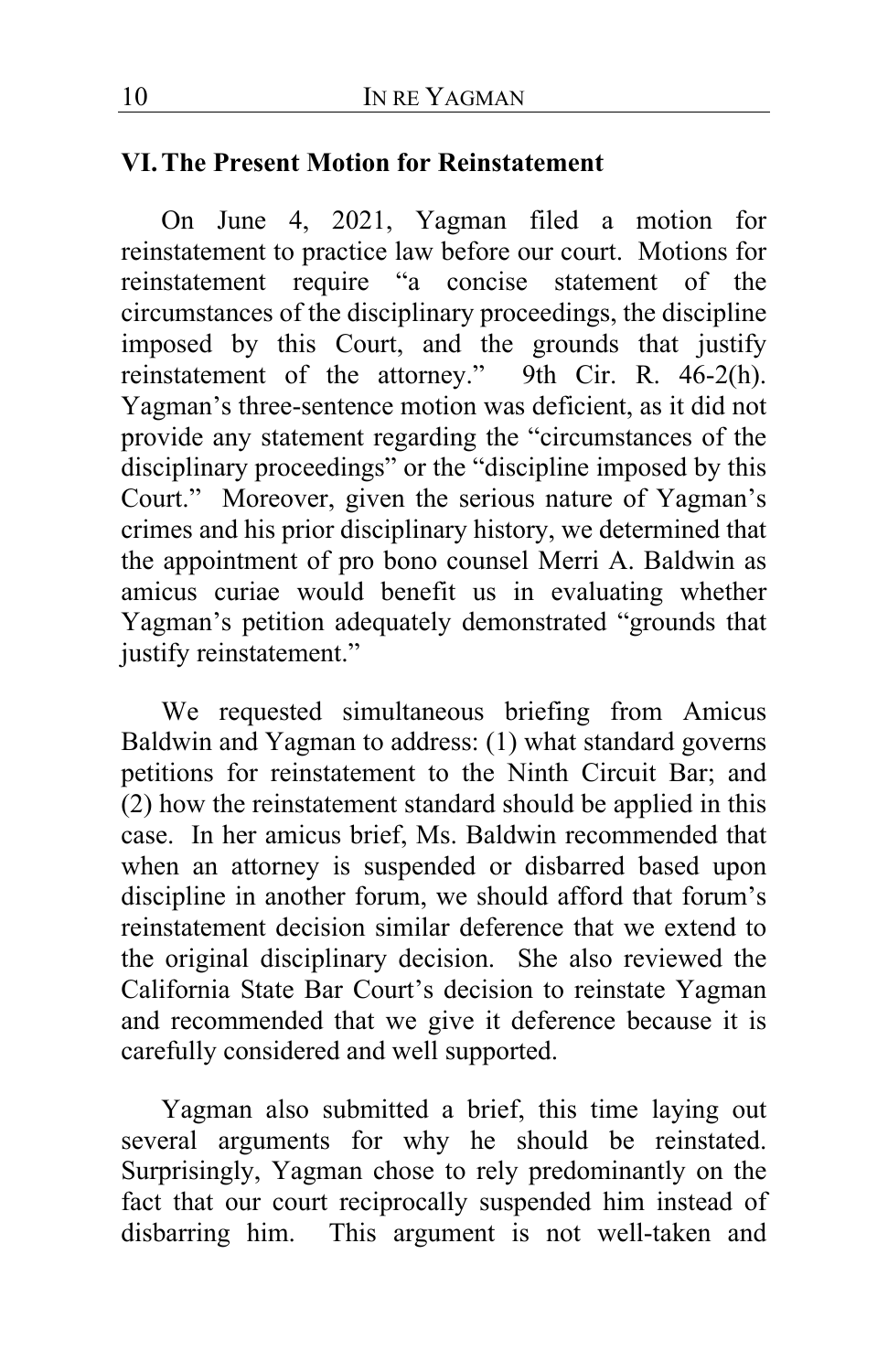underscores the fact that Yagman never notified our court of his subsequent New York or California disbarments.

Yagman also argued that "[t]his court could have based Yagman's suspension on his criminal convictions, but it did not do that, and instead made his suspension reciprocal" based on the California suspension. Our 2007 order to show cause required Yagman to explain why he should not be suspended because of his California disbarment and his criminal convictions. Yagman never substantively Yagman never substantively responded to our order to show cause, nor did he participate in a hearing. We do not know fully what our reasons for suspension may have been had Yagman participated in our disciplinary proceedings. We note, however, that Yagman did participate in the disciplinary proceedings in front of the U.S. District Court for the Central District of California. There, the district court suspended Yagman on the basis of his criminal conviction and declined to reach the reciprocal basis. *See In the Disciplinary Matter of Stephen Yagman*, 07-mc-00119 (C.D. Cal. 2007), Dkt. No. 4 at 4.

Nowhere in Yagman's supplemental brief did he mention that he was currently disbarred from practicing law in the state of New York. We learned of the New York disbarment through our own independent research as we considered whether Yagman had met the burden for reinstatement in our court. On January 18, 2022, we issued another order to show cause why Yagman should not also be disbarred by our court in light of his New York disbarment. After reviewing Yagman's most recent response, we now consider his motion for reinstatement in light of his continued disbarment from the practice of law by the New York State Bar.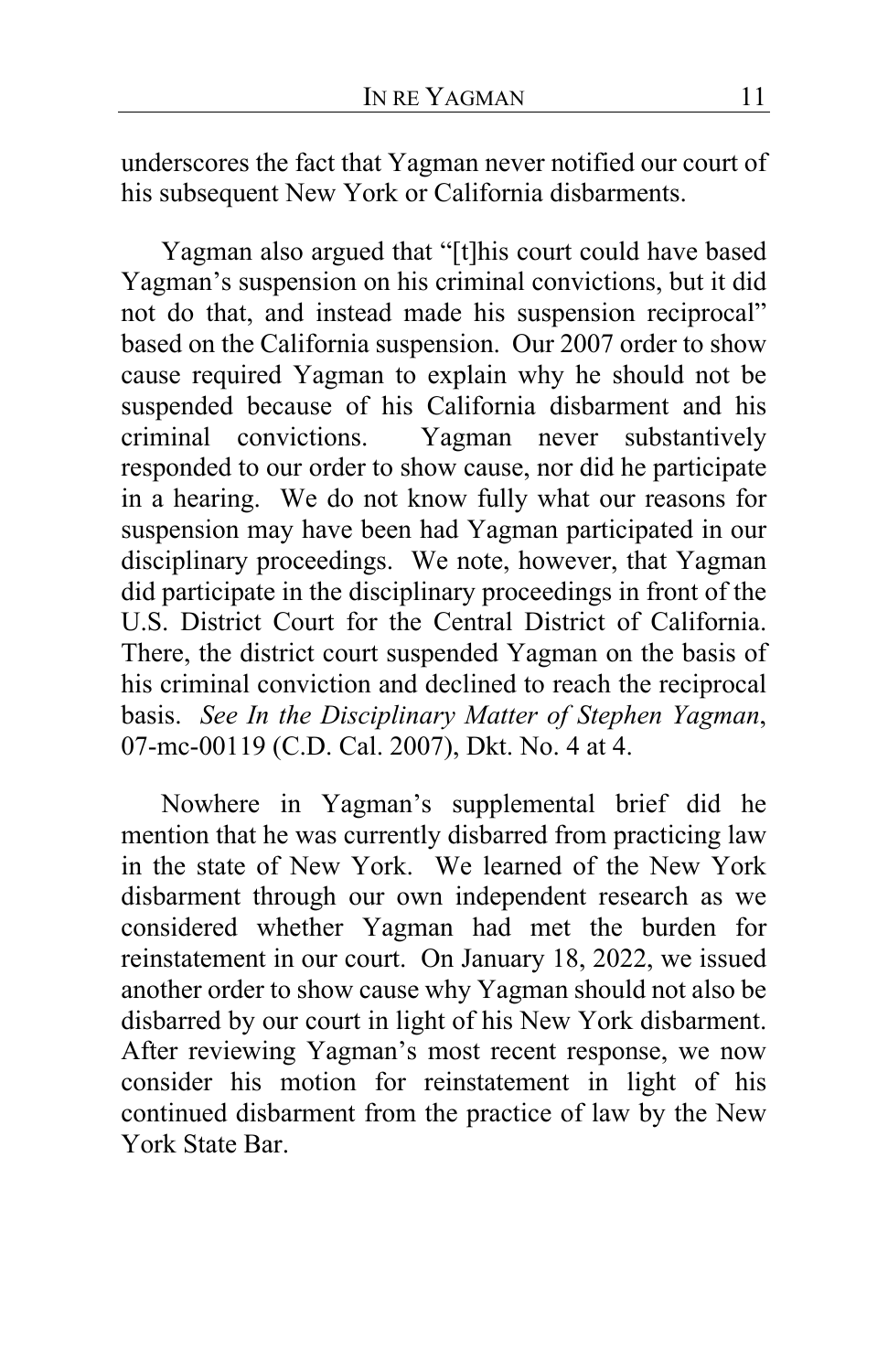## **ANALYSIS**

#### **I. Ninth Circuit Standard for Reinstatement**

Ninth Circuit Rule 46-2(h) sets forth the procedure by which attorneys may seek reinstatement following suspension or disbarment from practice before our court. It provides: "A suspended or disbarred attorney may file a petition for reinstatement with the Clerk. The petition shall contain a concise statement of the circumstances of the disciplinary proceedings, the discipline imposed by this Court, and the grounds that justify reinstatement of the attorney." 9th Cir. R. 46-2(h).

In *In re Girardi*, we indicated that as part of proving "the grounds that justify reinstatement," attorneys must, at a minimum, show they are in good standing in all jurisdictions to which they are admitted. 611 F.3d at 1039. Specifically, we noted that Rule 46-2(h) petitions should "include evidence that [the attorney] is in good standing, with no discipline pending, in all courts and bars to which [the attorney] is admitted." *Id.* We now hold that an attorney cannot justify reinstatement while he or she is currently suspended or disbarred in another jurisdiction—provided that the other jurisdiction had independent, non-reciprocal reasons for imposing discipline.**[4](#page-11-0)**

The New York State Bar disbarred Yagman in January 2009, more than eleven months before California disbarred him. Importantly, New York's disbarment of Yagman was

<span id="page-11-0"></span>**<sup>4</sup>** This pre-condition is important for instances where, as occasionally happens, an attorney is reciprocally suspended or disbarred in multiple jurisdictions stemming from one bar's decision. An attorney in that situation need not first be reinstated in every state or federal court that imposed reciprocal discipline before seeking reinstatement here.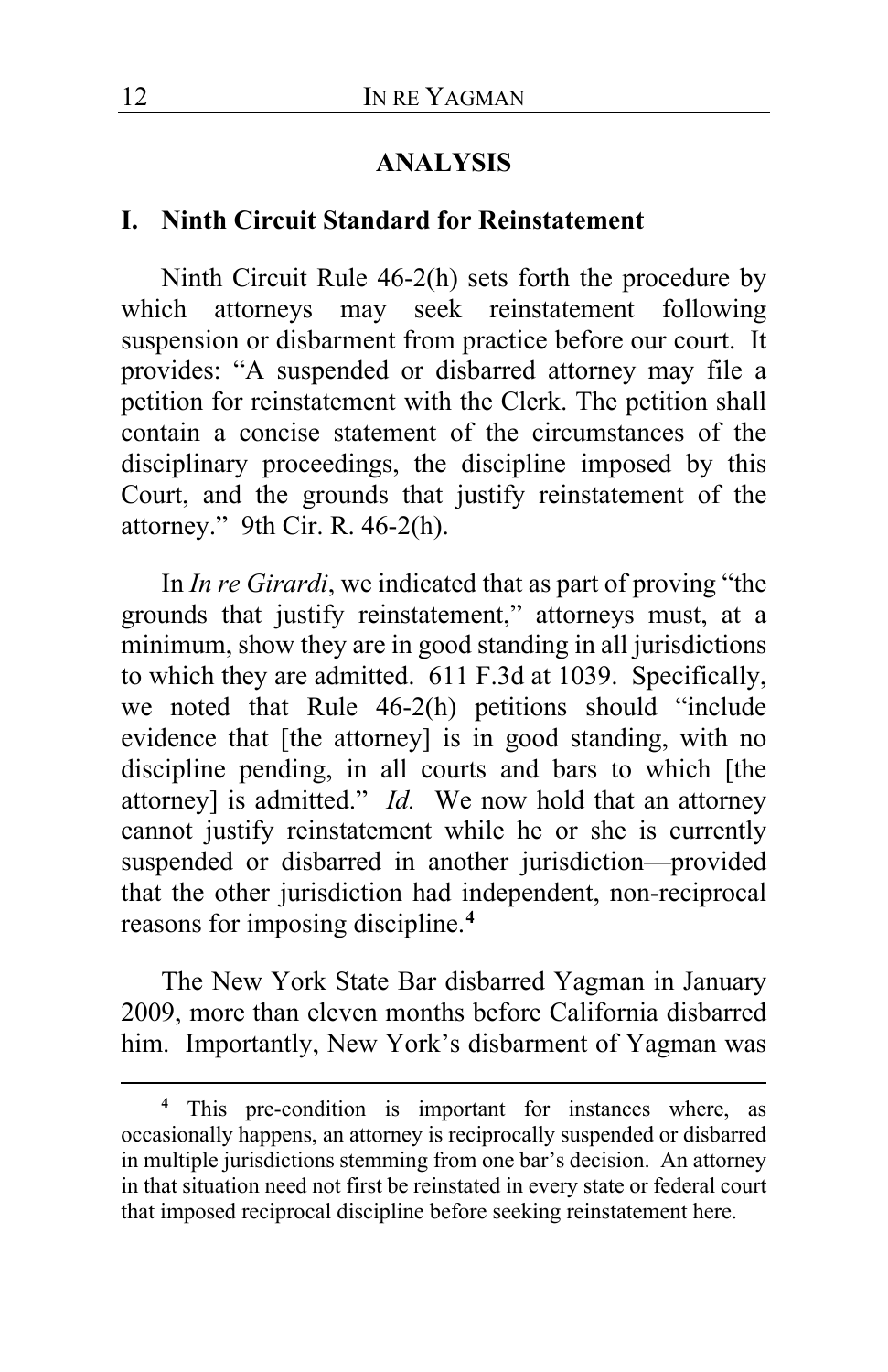not reciprocally imposed. New York independently determined that Yagman's federal felony conviction constituted grounds for automatic disbarment under its precedent. *Matter of Yagman*, 61 A.D.3d at 31–32. Matter of Yagman, 61 A.D.3d at 31–32. Accordingly, Yagman cannot meet his burden to show that "he is in good standing, with no discipline pending, in all courts and bars to which he is admitted." *In re Girardi*, 611 F.3d at 1039.

We respect Amicus Baldwin's recommendation that we give deference to state court reinstatement decisions when evaluating whether an attorney has met Rule 46-2(h)'s requirements. State bar disciplinary proceedings are typically "of a character to warrant federal-court deference." *Middlesex Cnty. Ethics Comm. v. Garden State Bar Ass'n*, 457 U.S. 423, 434 (1982). However, we temper the extent of our deference by observing that after the State Bar of California reached its decision in this case, the California State Auditor published a report finding that the California State Bar's weak enforcement policies had long allowed patterns of serious misconduct, especially by prominent attorneys, to go unpunished for extended periods of time, and allowed for failures in tracking staffers' conflicts of interest.**[5](#page-12-0)**

Regardless, it is not enough for Yagman to show he is reinstated to the California bar when he remains disbarred from practicing law in New York. *See In re Girardi*,

<span id="page-12-0"></span>**<sup>5</sup>** California lawmakers required the State Bar of California to undergo an audit in response to its failure to properly investigate allegations against a prominent attorney. *See, e.g.*, Joyce E. Cutler, *California Bar's Policies Don't Protect Public, Audit Finds*, Bloomberg Law, (Apr. 14, 2022, 2:41 PM), https://www.bloomberglaw.com/bloom berglawnews/us-law-week/X2B204OG000000?bna\_news\_filter=uslaw-week#jcite.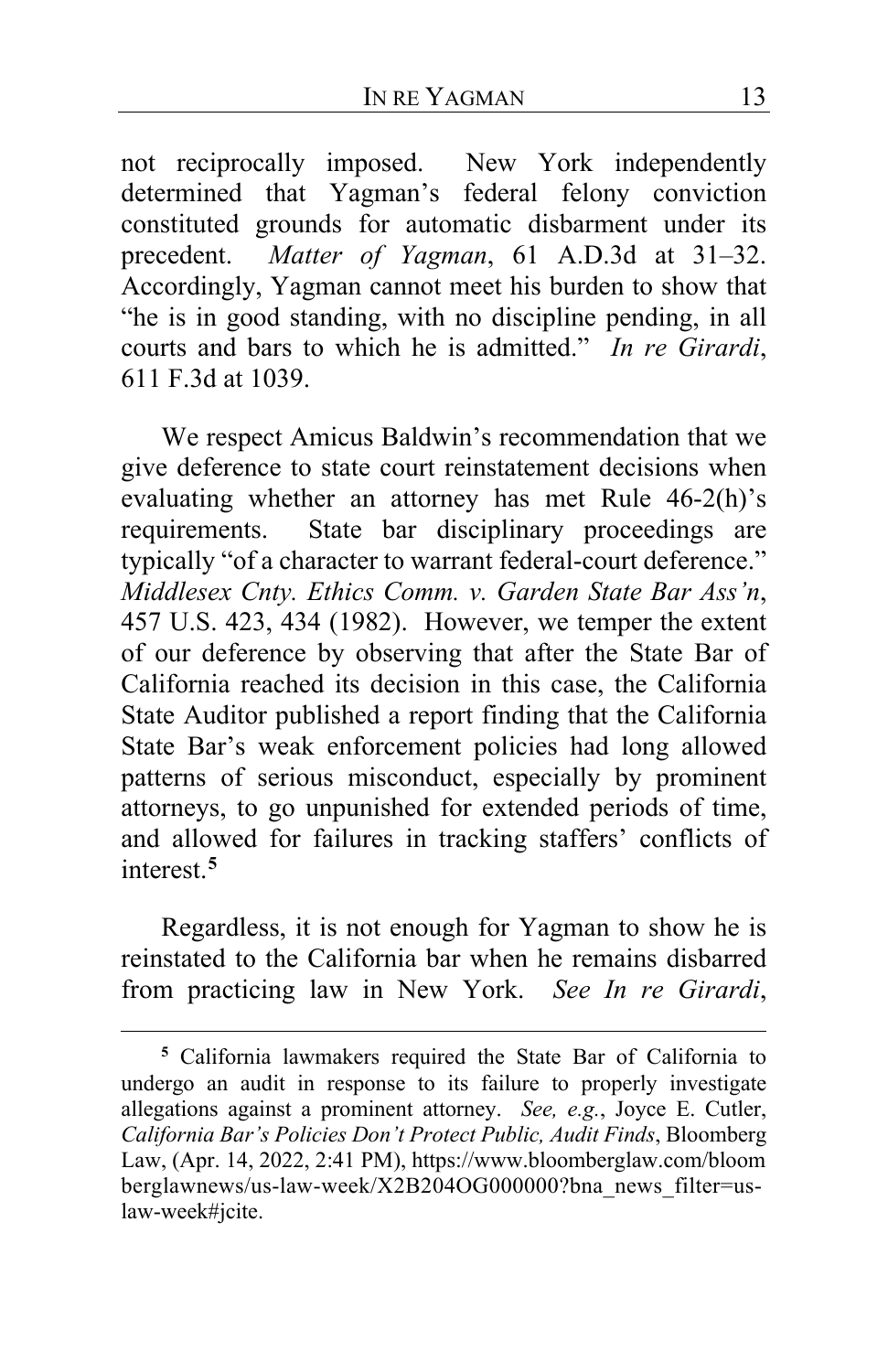611 F.3d at 1039. We hold that Yagman cannot be reinstated to the bar of our court until he is authorized to practice law by the New York State Bar because he has not met Rule 46- 2(h)'s requirement to "justify" his reinstatement. Accordingly, we deny Yagman's motion for reinstatement without prejudice to his right to file a future motion for reinstatement if he is reinstated to practice by the New York State Bar.

# **II. Ninth Circuit Rule 46-2(c) Notice Requirement**

Our January 18, 2022, order to show cause required Yagman to "explain whether, and if so how and when, he notified this court of his California and New York disbarments." He failed to do so. Ninth Circuit Rule 46-2(c) provides, in part, that "[a]n attorney who practices before this Court shall provide the Clerk of this Court with a copy of any order or other official notification that the attorney has been subjected to suspension or disbarment in another jurisdiction." 9th Cir. R. 46-2(c). Attorneys are thus required to notify our court of any suspensions or disbarments, even while they are suspended or disbarred. Although Yagman's failure to comply with this Rule does not factor into our reasons for denying his motion for reinstatement, we address his response lest there be any future confusion.

Yagman never informed us of his subsequent disbarments in New York or California. Yagman admits that he "did not formally notify this court of his California disbarment." He says that instead of notifying our court, he "did immediately, unofficially notify his friend, former judge of this court, Stephen Reinhardt" of his California disbarment, and assumed our court was fully aware of the disbarment. He also admits he never informed us of his New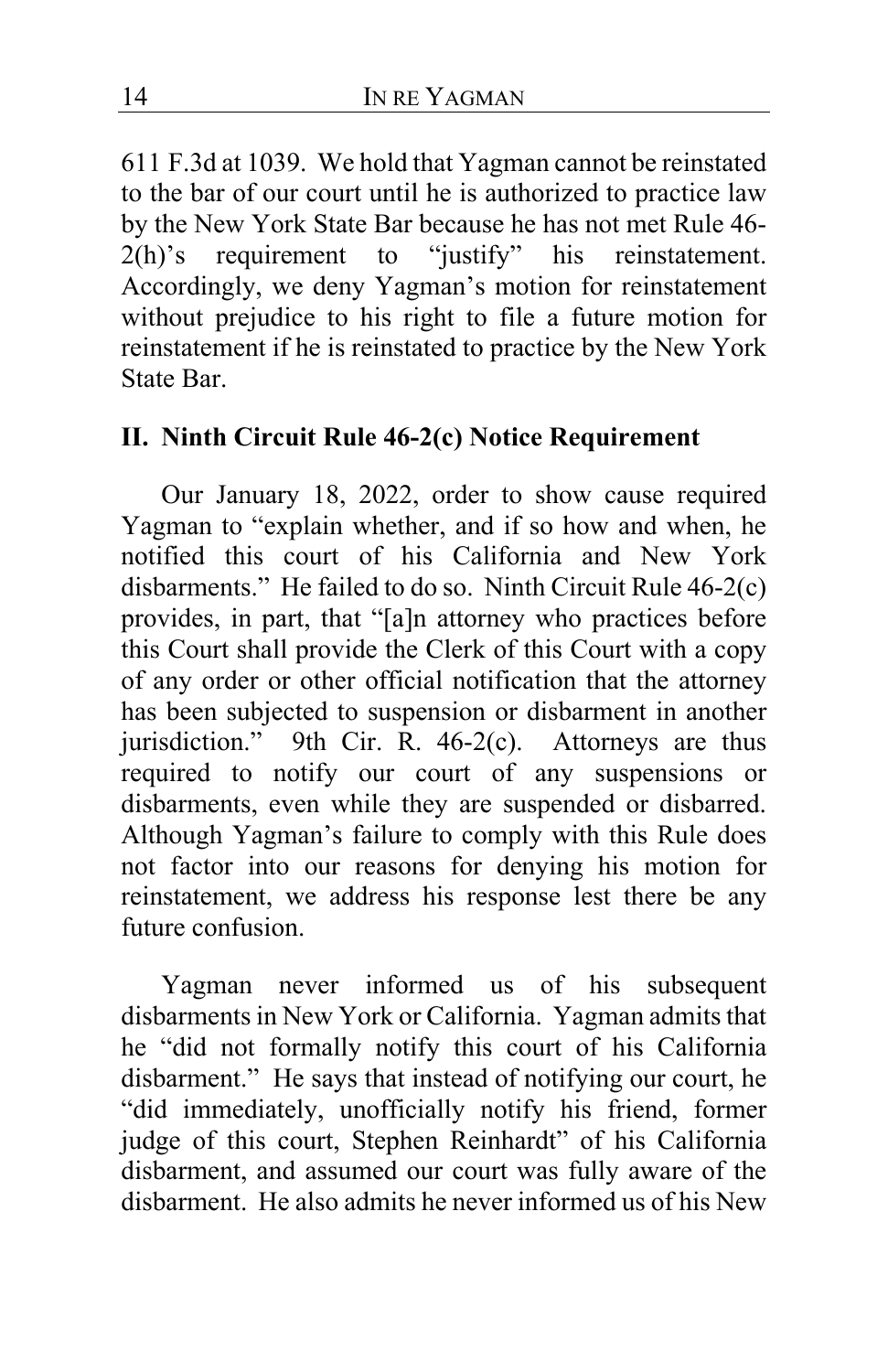York disbarment and says he was not aware of our court's Rule 46-2(c).

Ninth Circuit Rule 46-2(c) imposes a notice requirement. It obligates attorneys to notify us when they have been suspended or disbarred in another jurisdiction. Yagman argues that the Rule did not apply to him because by its terms it only obligates "[a]n attorney who practices before this Court" to provide such notice, and he was suspended at the time he received notice of the California disbarment. This is sophistry. Neither suspension nor disbarment relieve attorneys of their duty to promptly inform our court of discipline imposed on them by other jurisdictions. The term "an attorney who practices before this Court" also encompasses those attorneys who are then inactive in our circuit due to their suspension or disbarment. If Yagman were to apply for admission to our court afresh, he would need to disclose his prior disciplinary history. *See* Ninth Circuit Form 31.

# **CONCLUSION**

Yagman has not met his burden to demonstrate grounds that justify his reinstatement to the bar of our court, as required by Ninth Circuit Rule 46-2(h). Accordingly, we deny Yagman's motion for reinstatement without prejudice to his filing a future motion for reinstatement if he is reinstated to practice law by the New York State Bar.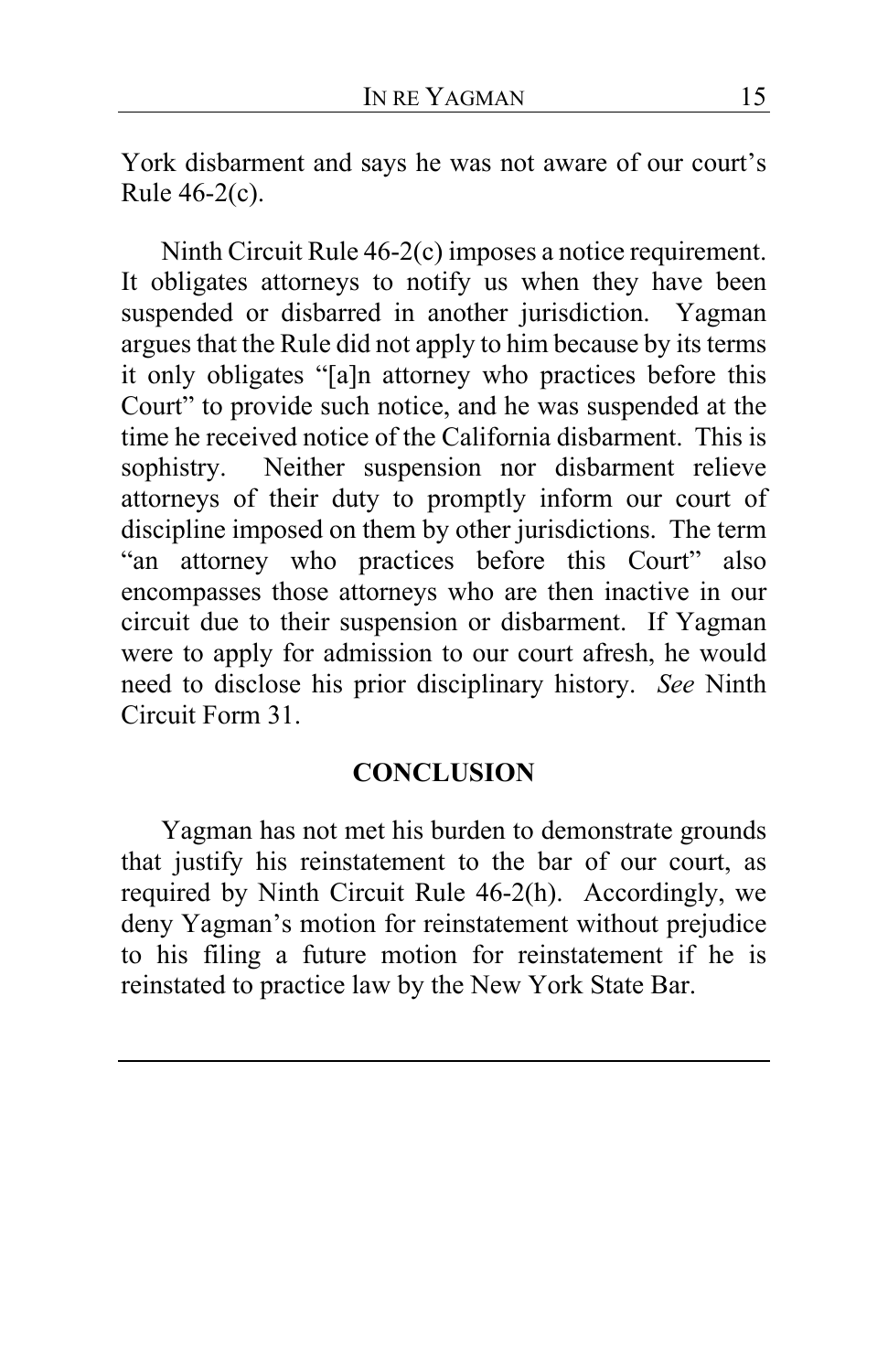BERZON, Circuit Judge, dissenting:

I would grant Stephen Yagman's motion for reinstatement to the bar of our court.

No rule of this court provides that "it is not enough for Yagman to show he is reinstated to the California bar when he remains disbarred from practicing law in New York." Majority Op. 13. In the absence of a rule requiring Yagman to be reinstated in New York before being reinstated to the bar of our court, the majority relies on a suspension order we issued to different attorneys in a different case. *Id.* at 12 (citing *In re Girardi*, 611 F.3d 1027, 1039 (9th Cir. 2010)). In *Girardi*, the suspension order itself instructed the suspended attorneys, if they petitioned for reinstatement, to include in the petition "evidence that [they were] in good standing, with no discipline pending, in all courts and bars to which [they were] admitted." 611 F.3d at 1039. Our discretionary authority to "discipline an attorney" who practices before our court allowed us to impose such a condition. Fed. R. App. P. 46(c). But we did not cite any rule *requiring* us to impose the condition, nor did we state or imply that *every* attorney petitioning for reinstatement must make the same showing. *Girardi*, 611 F.3d at 1039.

Yagman's suspension order in this court contained no requirement similar to the one imposed in *Girardi*. Instead, when we suspended Yagman, we said he could move for reinstatement "if he is reinstated to practice in California."

The State Bar of California disbarred Yagman "on the basis of his federal conviction." Majority Op. 7. The New York State Bar disbarred Yagman based on the same conviction, nothing else. *Id.* The Supreme Court of California reinstated Yagman after the State Bar of California held a multi-day hearing and determined that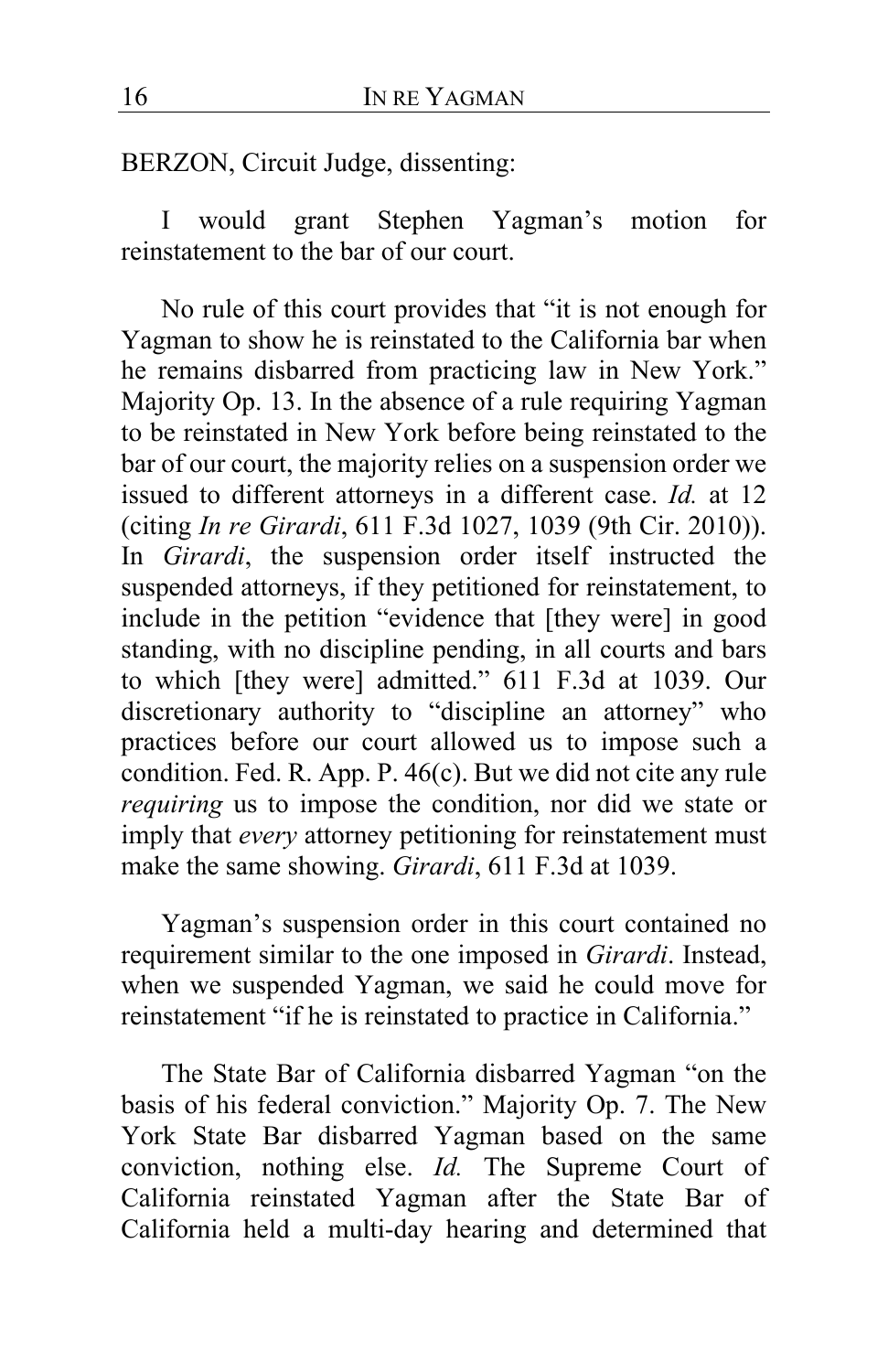Yagman had "met his heavy burden for reinstatement" by proving "by clear and convincing evidence the requisite good moral character for reinstatement, comprising 'overwhelming proof of reform which we could with confidence lay before the world in justification of a judgment again installing him in the profession." No. SBC-19-R-30724, at 1, 27 (State Bar Ct. Hearing Dep't. Jan. 29, 2021) (alterations omitted) (quoting *In re Menna*, 11 Cal. 4th 975, 989 (1995)).

"The traditional and primary responsibility of state courts for establishing and enforcing standards for members of their bars and the quasi-criminal nature of bar disciplinary proceedings call for exceptional deference by the federal courts." *Middlesex Cnty. Ethics Comm. v. Garden State Bar Ass'n*, 457 U.S. 423, 438 (1982) (Brennan, J., concurring in the judgment) (citation omitted). "Before imposing reciprocal discipline," we "conduct a deferential review of the proceedings that resulted in the initial discipline imposed to satisfy [ourselves] that the discipline was not inappropriate." *In re Kramer*, 282 F.3d 721, 725 (9th Cir. 2002). "We will extend great deference to the state court's determination unless our independent review reveals . . . (1) a lack of due process; (2) insufficient proof of attorney misconduct; or (3) some other grave reason exists that should prevent the court from recognizing the state court's determination." *Gadda v. Ashcroft*, 377 F.3d 934, 943 (9th Cir. 2004) (internal quotation marks and alteration omitted) (citing *Selling v. Radford*, 243 U.S. 46, 51 (1917)). We should apply the same great deference in reviewing a state court's reinstatement decision, and so should reinstate Yagman as an attorney in our court based on the California reinstatement.